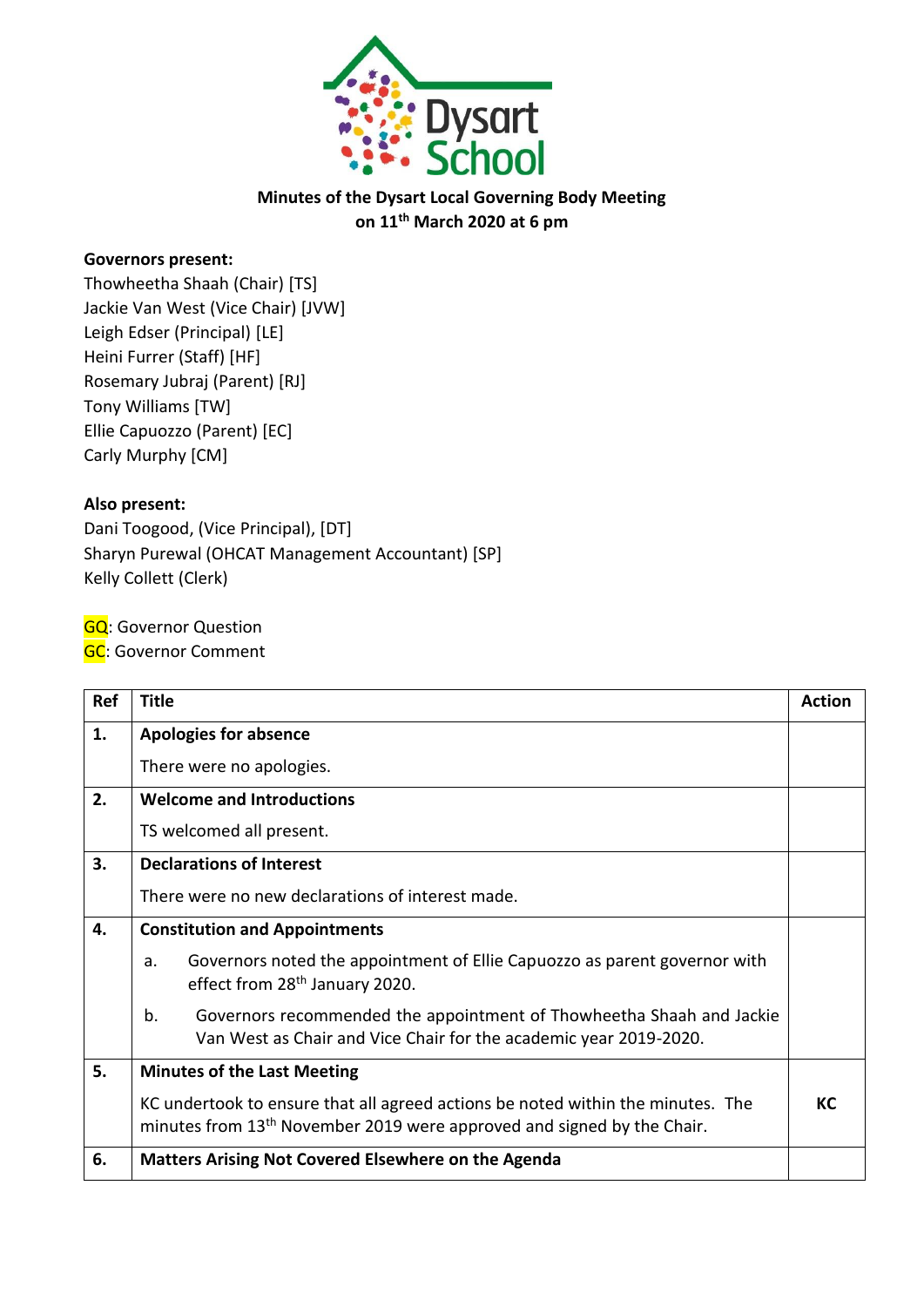|    | i.<br>Clerk confirmed receipt of all outstanding Declaration of Interests forms and<br>Skills Audit forms.                                                                                                                                                                                          |           |
|----|-----------------------------------------------------------------------------------------------------------------------------------------------------------------------------------------------------------------------------------------------------------------------------------------------------|-----------|
|    | Spend of £1.9K on IT hardware to be investigated by SP.<br>ii.                                                                                                                                                                                                                                      | <b>SP</b> |
|    | All Governors confirmed they have read the latest version of KCSIE.<br>iii.<br>Governors would like a presentation of the SDP since it has been reviewed.<br>iv.                                                                                                                                    | <b>LE</b> |
| 7. | <b>Principal's Report</b>                                                                                                                                                                                                                                                                           |           |
|    | Governors received the principal's report ahead of the meeting. LE advised<br>governors that there are currently 120 pupils on roll. This number is like to go up to<br>121 very soon, and then possibly 123 in the near future.                                                                    |           |
|    | GQ: Are we managing with the number of pupils we have?                                                                                                                                                                                                                                              |           |
|    | LE: Yes, we may need more support staff as we go forward.                                                                                                                                                                                                                                           |           |
|    | GQ: Over the year the Teacher Evaluations that were rated outstanding have fallen,<br>why is this?                                                                                                                                                                                                  |           |
|    | LE: We have more NQT's and they are learning and improving, they are also getting<br>to know their cohort. I am not worried about this. The leadership team has grown,<br>so that is why the number of NQT's is higher. The pupil outcomes are still strong and<br>that's what we need to focus on. |           |
|    | CM: There are four aspects to Teacher Evaluations, these are teaching, planning,<br>assessment and reporting. If you are someone that is performing well in three areas,<br>but less so in the fourth one, this can bring the overall grade down. This doesn't<br>mean you are not a good teacher.  |           |
|    | GC: It seems that the premises information is more operational than strategic.                                                                                                                                                                                                                      |           |
|    | Governors agreed that LE can leave premises information out of future reports.                                                                                                                                                                                                                      | LE        |
|    | Governors agreed that any discussion around complaints would be contained within<br>the confidential minutes.                                                                                                                                                                                       |           |
|    | GC: Please include details of the impact of the staff CPD would be good to have in<br>the next report.                                                                                                                                                                                              | KC        |
|    | <b>GQ</b> : How is the teachers' learning shared?                                                                                                                                                                                                                                                   |           |
|    | LE: After they have had the training, the training is shared at staff meetings.                                                                                                                                                                                                                     | LE.       |
|    | GQ: Can you explain the costs around the Teen Life training?                                                                                                                                                                                                                                        |           |
|    | LE: This is for 18 months and provides on-going support and training. The parents<br>also get supported.                                                                                                                                                                                            |           |
|    | GQ: How do you assess value for money regarding the training that takes place?                                                                                                                                                                                                                      |           |
|    | LE: We base this on the impact in the classroom. Teachers that have gone on the<br>'excellence for Literacy' course have seen a positive impact in the classroom.                                                                                                                                   |           |
|    | LE undertook to include information on the impact of the Teen Life training in future<br>reports.                                                                                                                                                                                                   |           |
|    |                                                                                                                                                                                                                                                                                                     |           |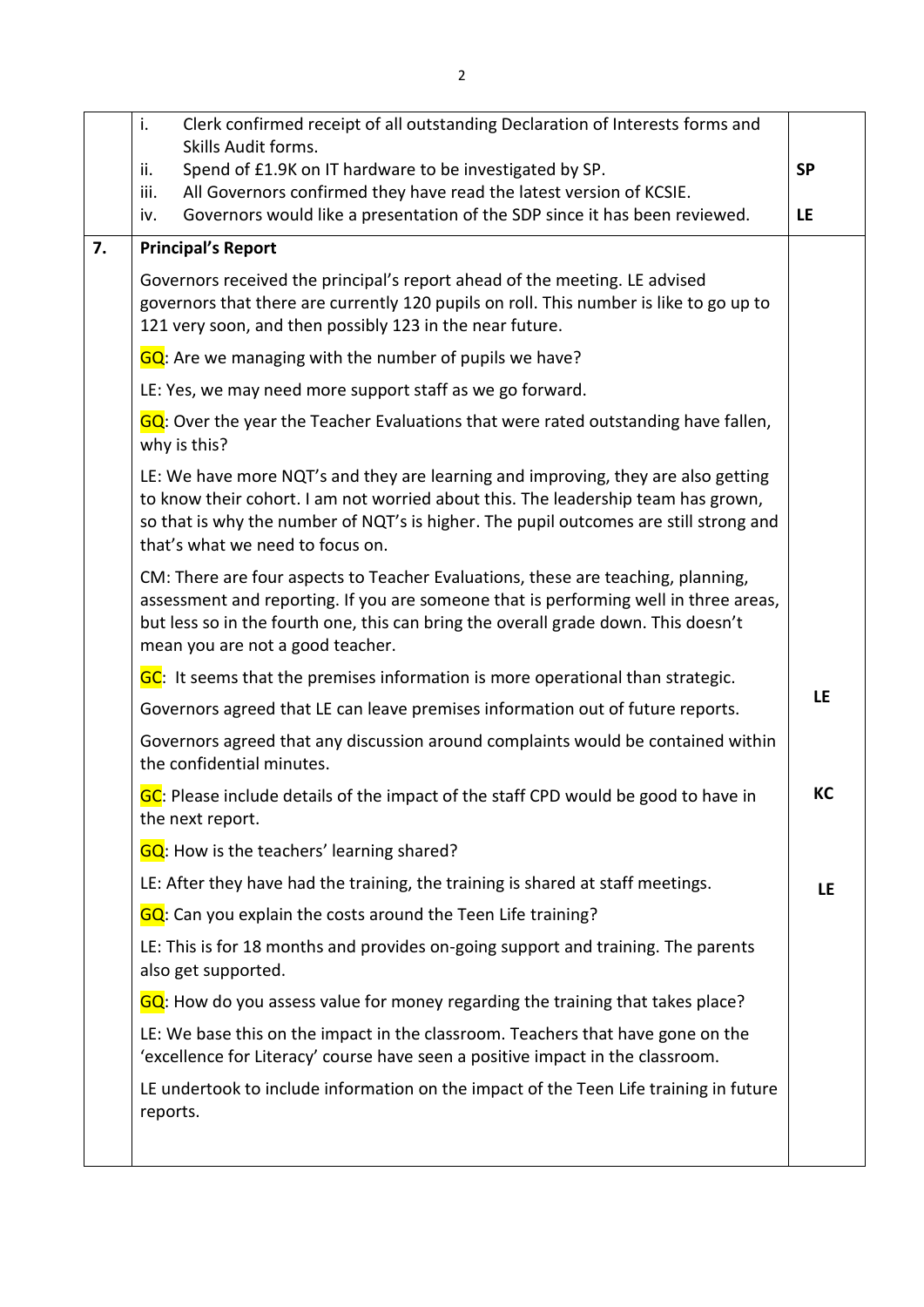|                |                                                                                                                                                                                                                                                                                                                                                                          | LE    |
|----------------|--------------------------------------------------------------------------------------------------------------------------------------------------------------------------------------------------------------------------------------------------------------------------------------------------------------------------------------------------------------------------|-------|
| 7 <sub>b</sub> | <b>Dashboard</b>                                                                                                                                                                                                                                                                                                                                                         |       |
|                | GQ- There was a big increase in behaviour incidents from Spring 2018/19 to Spring<br>2019/20, why did this happen?                                                                                                                                                                                                                                                       |       |
|                | LE-The introduction of CPOMS has resulted in better reporting. So, it does look as if<br>there has been an increase, but realistically it's just down to better reporting, so this<br>is not an actual comparison. We are looking at the categorising of behaviour, there<br>are some low-level behaviour that is reported that I do not feel needs to be<br>reportable. |       |
|                | GQ- Why the second of half term do we often see the behaviour incidents increase?                                                                                                                                                                                                                                                                                        |       |
|                | LE-Often children are starting to get tired.                                                                                                                                                                                                                                                                                                                             |       |
|                | GQ- Can you give us examples of low, medium and high behaviour?                                                                                                                                                                                                                                                                                                          |       |
|                | LE-High is a bite and when someone intentionally really hurts someone. Medium is<br>attempted bite, punch, kick or a hit. Low is a nudge, tap or pinch. Staff take in to<br>account the specific child and their needs. The Behaviour Team are working with<br>staff to ensure they know what the definitions of what low, medium and high<br>behaviour are.             |       |
|                | GQ- When will these revised definitions be ready?                                                                                                                                                                                                                                                                                                                        |       |
|                | HF- It should be agreed very soon, but they will also be reviewed regularly.                                                                                                                                                                                                                                                                                             |       |
|                | LE- One child's high, may be another child's medium.                                                                                                                                                                                                                                                                                                                     |       |
|                | GQ-Staff absence has gone up, why is this?                                                                                                                                                                                                                                                                                                                               |       |
|                | LE-A bad sickness bug hit the school earlier this year.                                                                                                                                                                                                                                                                                                                  |       |
|                | GQ-We've been supplied high level budget information on the dashboard, but<br>we're not entirely sure how that is performing against the budget for the entire<br>year?                                                                                                                                                                                                  |       |
|                | LE-That does get discussed in depth more with TW on his portfolio visits.                                                                                                                                                                                                                                                                                                |       |
|                | GC-I would like to see budget figures monthly so that we can have a better idea of<br>whether we are on track against the budget.                                                                                                                                                                                                                                        |       |
|                | KC undertook to check if the Dashboard comparisons be within the same PDF for<br>ease of moving from one to the other.                                                                                                                                                                                                                                                   | SP/LE |
|                |                                                                                                                                                                                                                                                                                                                                                                          | KC    |
| 8.             | <b>Finance</b>                                                                                                                                                                                                                                                                                                                                                           |       |
|                | SP explained to governors that they now include a summary at the start of the<br>report, to make it easier reading for all.                                                                                                                                                                                                                                              |       |
|                | Budget for 2019-20 was based on 115 pupils, however this has been exceeded;<br>there is currently 119 pupils on roll. As a result, the income has increased by 8% and                                                                                                                                                                                                    |       |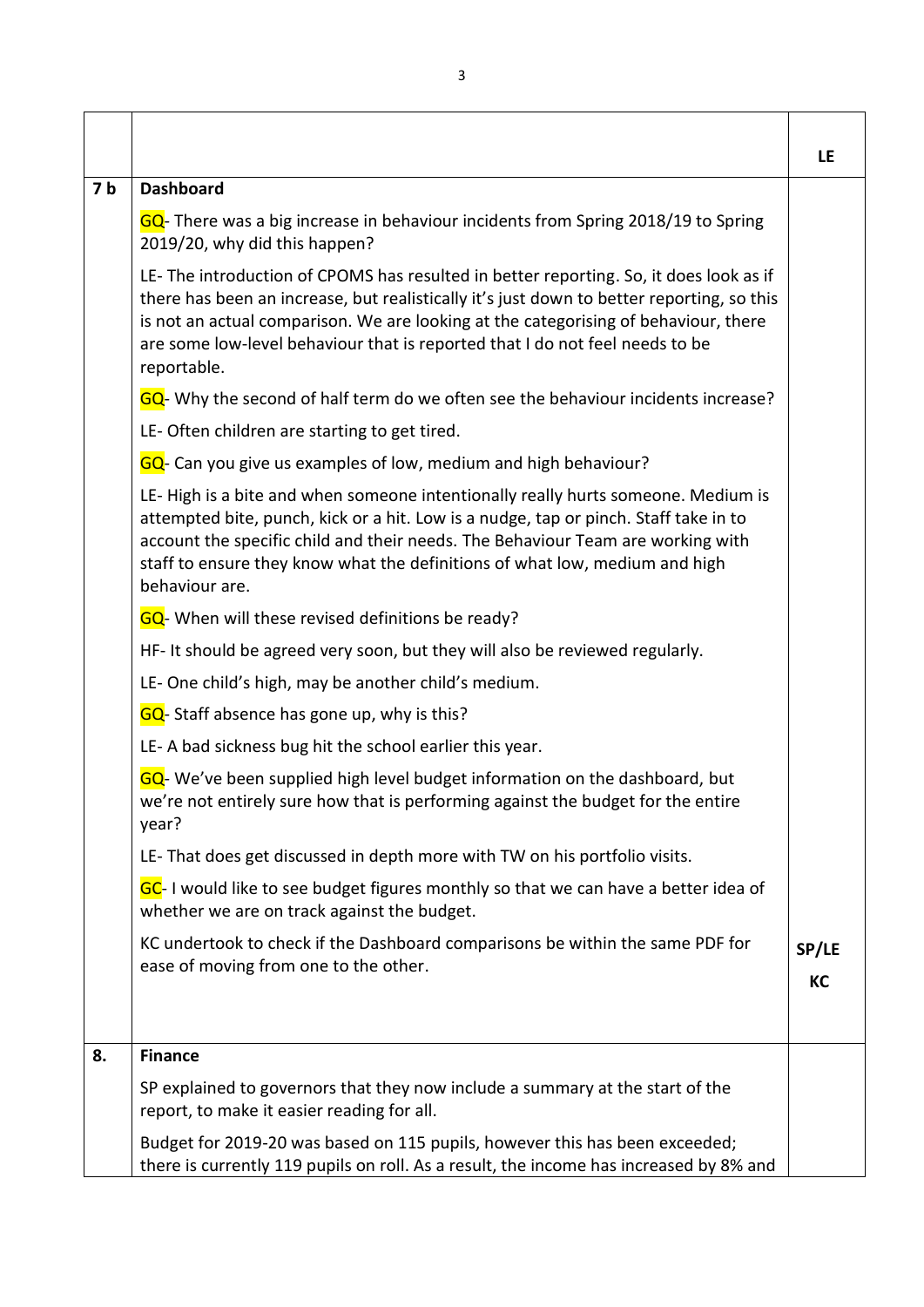|    | this covers the increased salary costs. Even with increased salary costs the school is<br>still working at 74% for staffing against budget.                                                                                                                                                                        |  |
|----|--------------------------------------------------------------------------------------------------------------------------------------------------------------------------------------------------------------------------------------------------------------------------------------------------------------------|--|
|    | Current Year to Date there is a surplus of £18.6k with a forecasted year end position<br>being at £76.2k, a £70k favourable variance to budget. The school is reporting<br>general reserves of £733k at Jan 2020 (67 days expenditure); the balance at the<br>year-end is forecast to increase to £841k (78 days). |  |
|    | GQ- Why do we have reserves?                                                                                                                                                                                                                                                                                       |  |
|    | SP- In case of emergencies, for example if the school had to shut down, staff salaries<br>etc could still be paid for a school term.                                                                                                                                                                               |  |
|    | GC-I go through income and expenditure, if I note a huge plus or minus, SP and I<br>then have a more in-depth conversation about it.                                                                                                                                                                               |  |
|    | GQ-I understand having money in reserves, but the risk of the school having to<br>close is minimal, also if staff are on a 4-week or 8-week notice period, why such<br>large reserves?                                                                                                                             |  |
|    | LE-The Local Authority is overspent so if they suddenly had to make cuts and<br>lowered the funding, we would need the reserves for incidents like that.                                                                                                                                                           |  |
|    | GQ- But, if we're sitting on £800K which is a lot of reserves, why does it need to be<br>that high?                                                                                                                                                                                                                |  |
|    | LE-We have quite a few projects we are funding coming up, so the amount won't be<br>that high. I assure you that the children are not missing out on anything. If we need<br>it, it is purchased.                                                                                                                  |  |
| 9. | <b>Governor Portfolio Visits</b>                                                                                                                                                                                                                                                                                   |  |
|    | Ethos, Vision and Strategy- Governors received this report.                                                                                                                                                                                                                                                        |  |
|    | GQ-It was stated in the report that Dysart want to develop an outreach programme<br>and make Dysart's name highly respected locally and nationally. This sounds like a<br>huge challenge; how do you aim to achieve this?                                                                                          |  |
|    | LE-We are on a journey and we are making good connections. We presented at two<br>conferences last year, so we have already got our name out there. This is a massive<br>challenge and it will take time, but we aspire to become a centre of excellence.                                                          |  |
|    | Teaching and Learning Report- Governors received this report.                                                                                                                                                                                                                                                      |  |
|    | GQ- The Scerts programme, what are the outcomes?                                                                                                                                                                                                                                                                   |  |
|    | LE-It's about the environment and how we communicate the information to our<br>children. We do a benchmarking exercise with the children at the start, then set the<br>next goal. Therapists will be involved as well. It will predominantly be used for ASD<br>children but will benefit others.                  |  |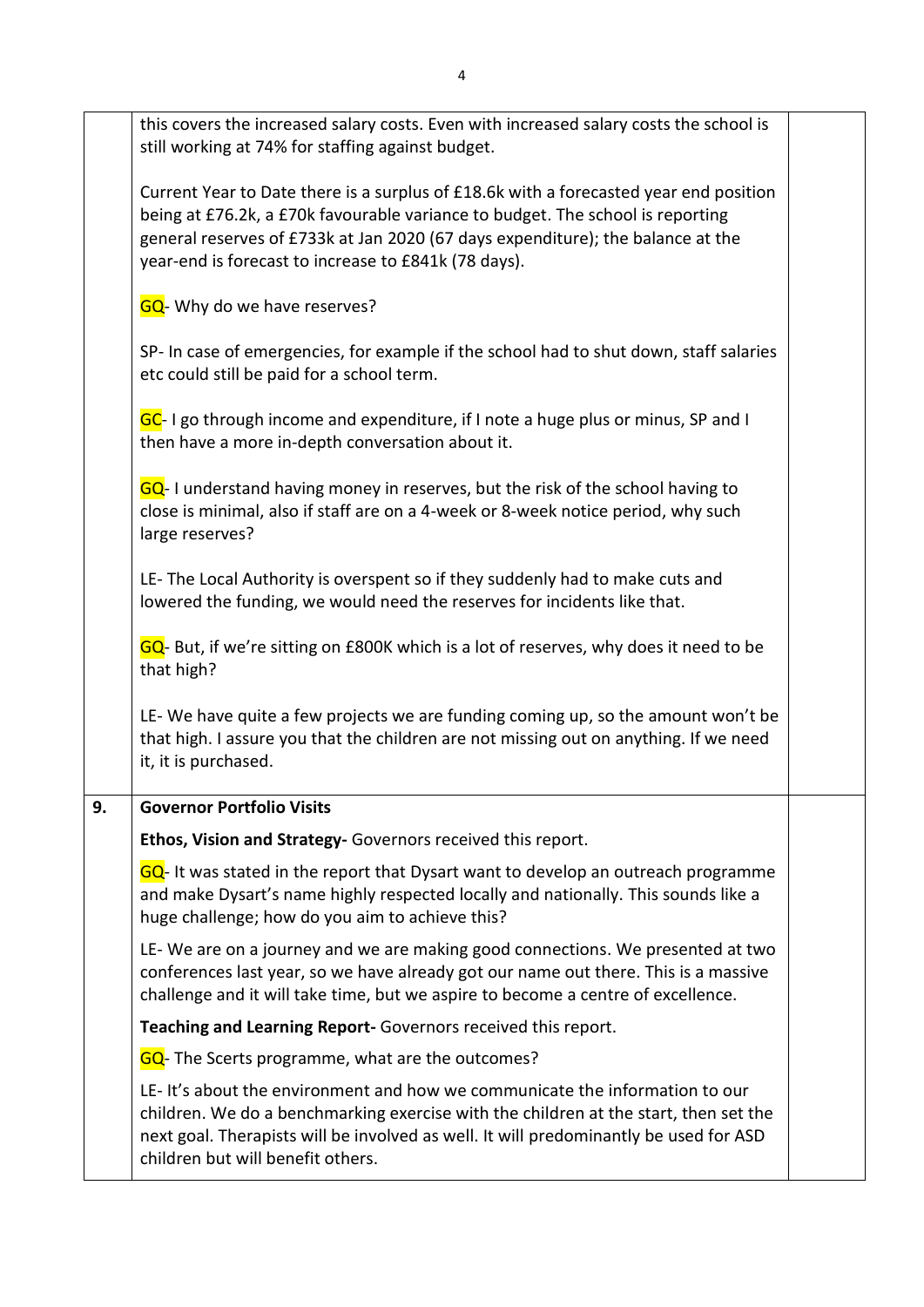|     | Health and Safety, Child Protection and Safeguarding Report-Governors received<br>this report.                                                                                                                                                                                                                                                            |            |
|-----|-----------------------------------------------------------------------------------------------------------------------------------------------------------------------------------------------------------------------------------------------------------------------------------------------------------------------------------------------------------|------------|
|     | <b>GQ</b> - What is a BAG meeting?                                                                                                                                                                                                                                                                                                                        |            |
|     | LE-It's a Blue, Amber and Green meeting that happen fortnightly to discuss<br>safeguarding and individual child cases.                                                                                                                                                                                                                                    |            |
|     | Further discussion recorded in Part 2 of the minutes.                                                                                                                                                                                                                                                                                                     |            |
|     | Finance Report- Governors received this report.                                                                                                                                                                                                                                                                                                           |            |
|     | HR and Organisational Development Report- Governors received this report.                                                                                                                                                                                                                                                                                 |            |
|     | GQ- There seems to be a range of training going on. What effect does this have on<br>the budget?                                                                                                                                                                                                                                                          |            |
|     | LE-We don't anticipate being overspent on the training budget by the end of the<br>year. All training that is undertaken is essential and beneficial. All the training<br>budget money is spent wisely.                                                                                                                                                   |            |
|     | <b>Other Visit Reports- None</b>                                                                                                                                                                                                                                                                                                                          |            |
| 10. | <b>Governor Training and Development</b>                                                                                                                                                                                                                                                                                                                  |            |
|     | <b>OH&amp;CAT Chairs Meeting</b>                                                                                                                                                                                                                                                                                                                          |            |
|     | This was attended by the Chair of the LGB. TS stated that the Board are very open to<br>ideas regarding how they can interact with Local governing bodies. If any of the<br>governors have any suggestions, they should forward these to TS, and they can then<br>be passed on. The board are also keen for all governors to now be using<br>GovernorHub. | <b>ALL</b> |
|     | OH&CAT has an apprenticeship scheme for students. If a student is identified by the<br>school, they should approach OH&CAT.                                                                                                                                                                                                                               |            |
| 11. | <b>OH&amp;CAT Policies and Procedures</b>                                                                                                                                                                                                                                                                                                                 |            |
|     | Governors noted the OHC &AT policies and procedures that had been<br>i.<br>approved by the Board.<br>LE undertook to share the Admissions Procedure by email.<br>ii.                                                                                                                                                                                      | LE.        |
| 12. | <b>OHC&amp;AT GOVERNANCE INFORMATION</b>                                                                                                                                                                                                                                                                                                                  |            |
|     | Governors noted the updates and suggested that in future, changes should be<br>shown in red, which would make clearer for them to see.                                                                                                                                                                                                                    | КC         |
| 13. | <b>GovernorHub</b>                                                                                                                                                                                                                                                                                                                                        |            |
|     | Governors confirmed they have now logged on and use GovernorHub.                                                                                                                                                                                                                                                                                          |            |
| 14. | <b>Any Other Business</b>                                                                                                                                                                                                                                                                                                                                 |            |
|     | <b>Mental Health &amp; Wellbeing Award</b>                                                                                                                                                                                                                                                                                                                |            |
|     | The December 2019 and March 2020 updated documents handed out to governors<br>at the meeting by DT. Dysart are promoting a better provision for mental health and<br>wellbeing. They intend to support staff and the parents in their wellbeing so that                                                                                                   |            |